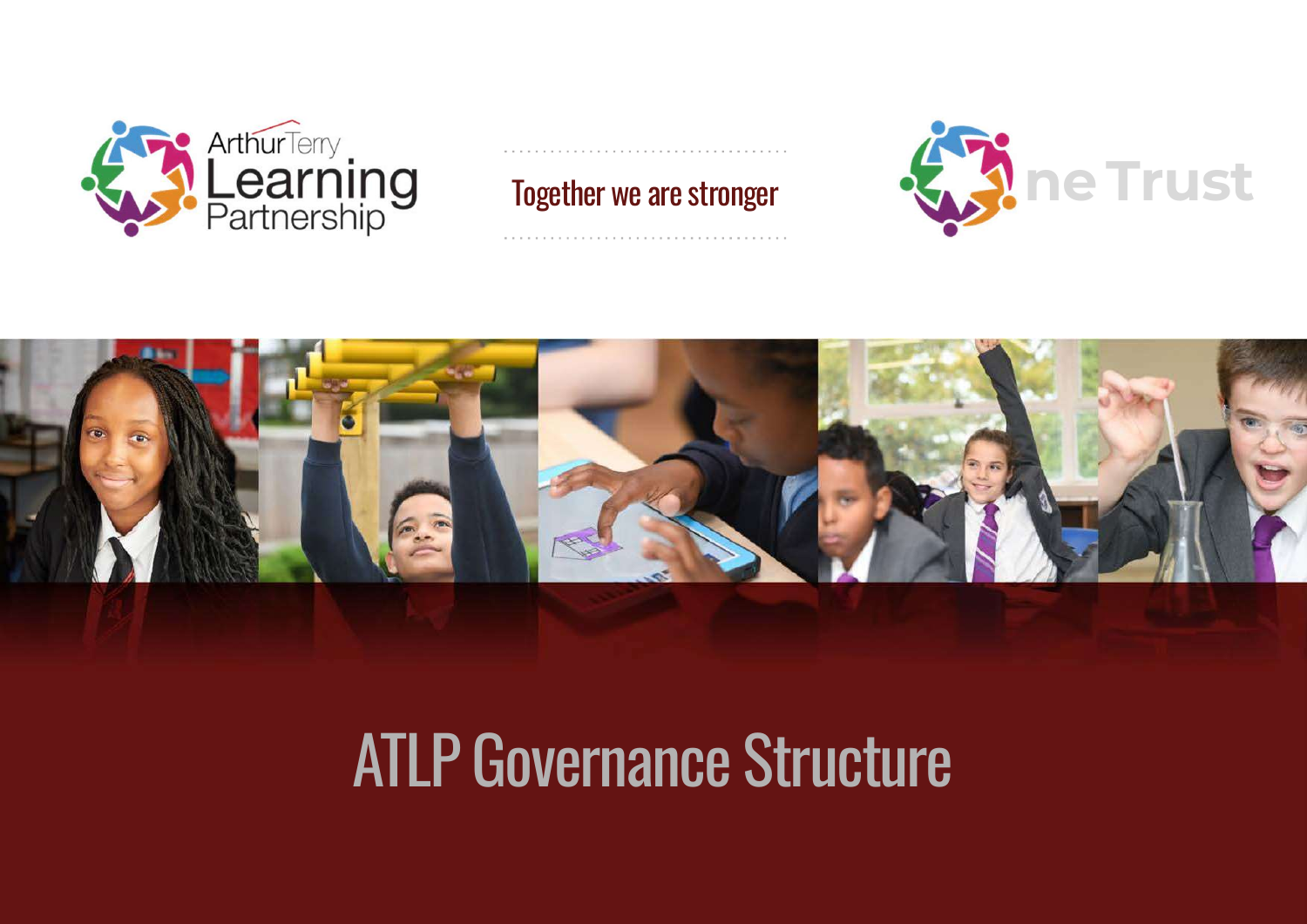### $\mathsf{W}$ elcome atl $\mathsf{P}$  atl $\mathsf{P}$  atl $\mathsf{P}$  atl $\mathsf{P}$  atl $\mathsf{P}$  atl $\mathsf{P}$  atl $\mathsf{P}$  org.uk  $\mathsf{P}$  2

**Contents** 

### **Contents**<br>
Our Vision<br>
Strategic Objectives<br>
Governance Structure Objectives **Contents<br>
Strategic Objectives<br>
Strategic Objectives<br>
Sovernance & Consultation Network<br>
Sovernance & Consultation Network** Governance Structure Objectives Governance & Consultation Network Delegated Authority Framework Advocate Consultation Network Our Vision<br>Strategic Objectives<br>Governance Structure Objectives<br>Governance & Consultation Network<br>Delegated Authority Framework<br>Advocate Consultation Network<br>Governance Structure<br>Governance Roles Strategic Objectives<br>Governance Structure Objectives<br>Governance & Consultation Network<br>Delegated Authority Framework<br>Advocate Consultation Network<br>Governance Roles<br>The Role of an Advocate<br>Advocate – Support & Challenge The Role of an Advocate Covernance Stracture Objectives<br>
Covernance & Consultation Network<br>
Advocate Consultation Network<br>
Covernance Structure<br>
Covernance Roles<br>
The Role of an Advocate<br>
Advocate – Support & Challenge<br>
Advocate – Safeguarding<br>
A Belegated Authority Framework<br>Advocate Consultation Network<br>Governance Structure<br>Governance Roles<br>The Role of an Advocate<br>Advocate – Support & Challenge<br>Advocate – Safeguarding<br>Advocate – Vulnerable Children Advocate Consultation Network<br>Covernance Structure<br>Covernance Roles<br>The Role of an Advocate<br>Advocate – Support & Challenge<br>Advocate – Safeguarding<br>Advocate – Vulnerable Children<br>Advocate – Community Governance Structure<br>Covernance Roles<br>The Role of an Advocate<br>Advocate – Support & Challenge<br>Advocate – Safeguarding<br>Advocate – Vulnerable Children<br>Advocate – Community 3 4 5 6 7 8 9 11

### Children lie at the heart of everything we do

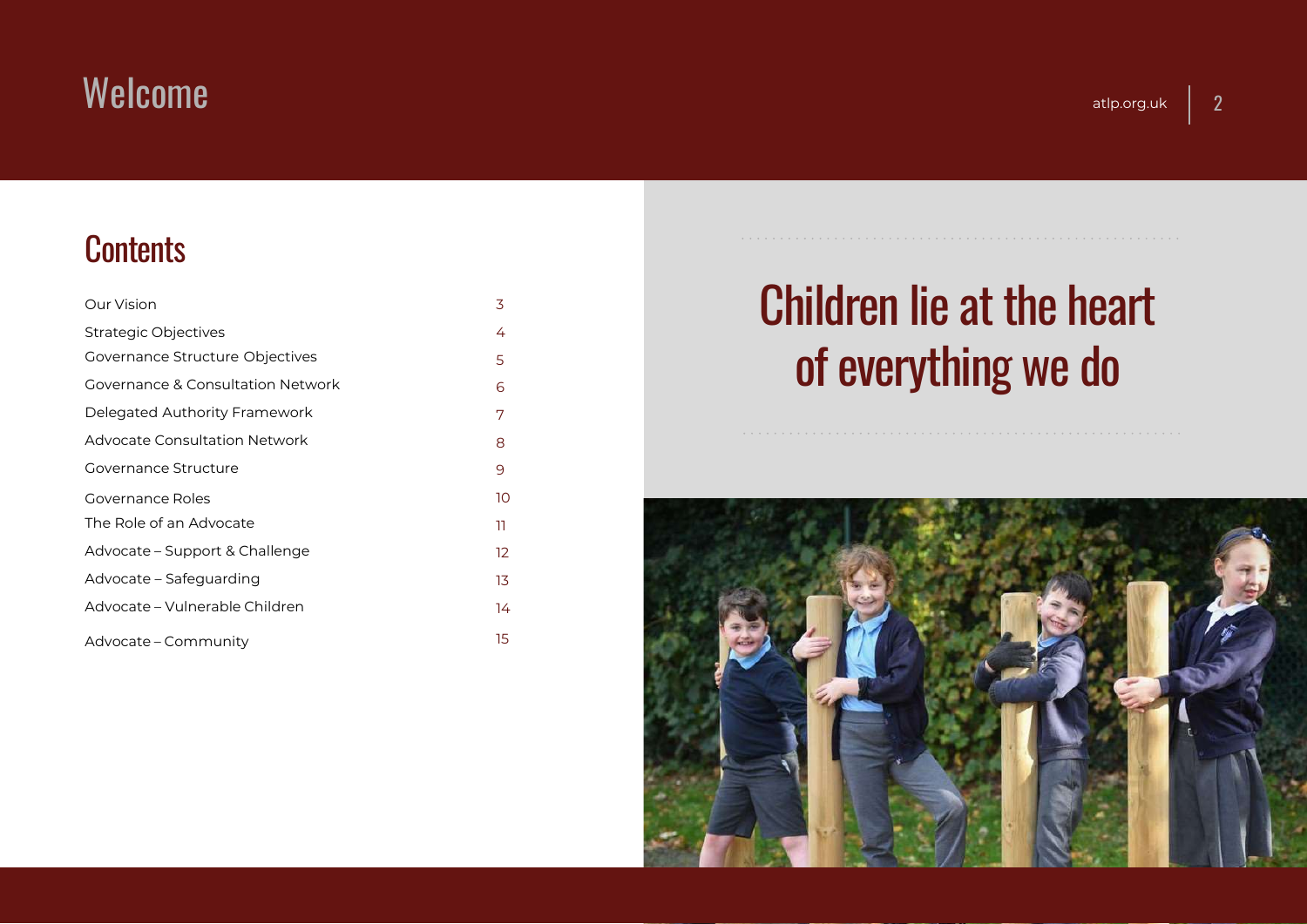atlp.org.uk  $\vert$  3

# Our Vision

**OUT Vision**<br>The vision for the Trust clearly articulates the<br>need to think of our learning family as one.<br>Through the individuality of each school and<br>the uniqueness each school brings to the **OUT VISION**<br>
The vision for the Trust clearly articulates the<br>
the vision for the Trust clearly articulates the<br>
need to think of our learning family as one.<br>
Through the individuality of each school and<br>
the uniqueness e **Solution School and School and School and School and School and School and School and the uniqueness each school brings to the school and the uniqueness each school brings to the school and the uniqueness each school brin Cur Vision**<br> **Cur Vision**<br>
The vision for the Trust clearly articulates the<br>
eed to think of our learning family as one.<br>
The uniqueness each school brings to the<br>
mily, we must ensure that all children in our<br>
re have a **Curly Vision**<br>The vision for the Trust clearly articulates the<br>need to think of our learning family as one.<br>Through the individuality of each school and<br>the uniqueness each school brings to the<br>family, we must ensure that **Curry Vision**<br>The vision for the Trust clearly articulates the<br>need to think of our learning family as one.<br>Through the individuality of each school and<br>the uniqueness each school brings to the<br>family, we must ensure that **Example 19:49 CONTROVER CONTROVER CONTROVER CONTROVER CONTROVER CONTROVIDED AND A CONTROVER CONTROVER CONTROVER CONTROVER CONTROVER CONTROVER CONTROVER CONTROVER CONTROVER CONTROVER CONTROVER CONTROVER CONTROVER CONTROVER Starff, parents and children to understand what the state of the state of the state of the uniqueness each school and the uniqueness each school brings to the family, we must ensure that all children in our care have a gr** the vision for the Trust clearly articulates the<br>
eed to think of our learning family as one.<br>
Inrough the individuality of each school and<br>
the uniqueness each school brings to the<br>
mily, we must ensure that all children The vision for the Trust clearly articulates the<br>
need to think of our learning family as one.<br>
Through the individuality of each school and<br>
the uniqueness each school brings to the<br>
family, we must ensure that all childr ie vision for the Trust clearly articulates the<br>reed to think of our learning family as one.<br>In the uniqueness each school brings to the<br>mily, we must ensure that all children in our<br>ensure a greater equality of experience need to think of our learning family as one.<br>
Through the individuality of each school and<br>
the uniqueness each school brings to the<br>
imily, we must ensure that all children in our<br>
irre have a greater equality of experien Through the individuality of each school and<br>
the uniqueness each school brings to the<br>
family, we must ensure that all children in our<br>
care have a greater equality of experience, and<br>
enable all leaders, teachers, govern the uniqueness each school brings to the<br>family, we must ensure that all children in our<br>care have a greater equality of experience, and<br>enable all leaders, teachers, governors, support<br>staff, parents and children to under family, we must ensure that all children in our<br>
care have a greater equality of experience, and<br>
enable all leaders, teachers, governors, support<br>
staff, parents and children to understand what<br>
being part of "One Trust" e a greater equality of experience, and<br>
II leaders, teachers, governors, support<br>
ents and children to understand what<br>
part of "One Trust" means for them.<br>
is together as one trust should ensure<br>
ive practice across the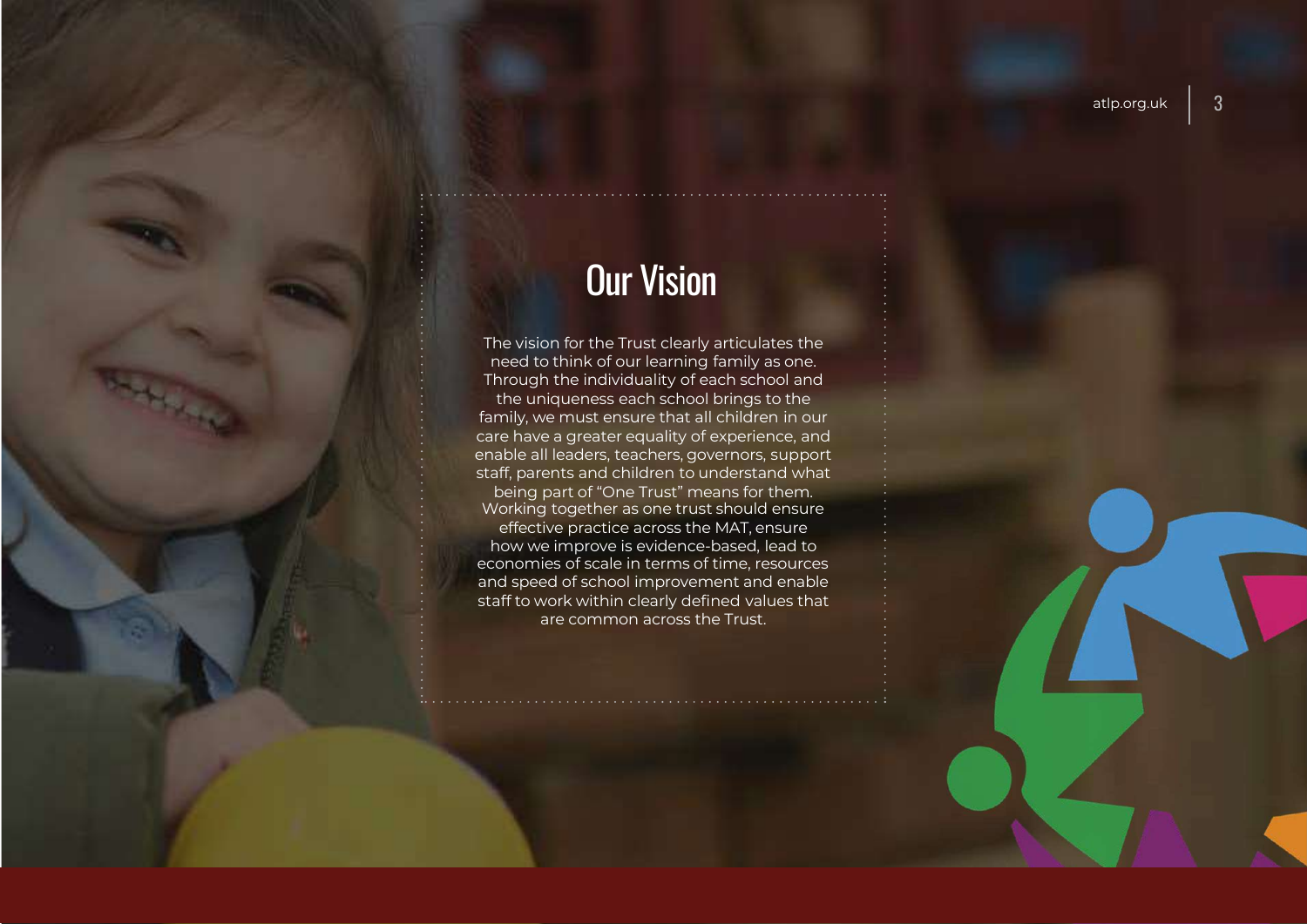# $\frac{1}{2}$ Strategic Objectives 2021-2024







Our family of at the contract of the contract of the contract of the contract of the contract of the contract of the contract of the contract of the contract of the contract of the contract of the contract of the contract of the contrac services



Our children will receive Teaching excellence<br>
Our children will receive<br>
Our children will receive<br>
a high-quality **education**<br>
through a forward<br>
looking curriculum and<br> **excellent teaching** through a forward looking curriculum and **pastoral support**<br>**excellent teaching** Fraching excellence<br>
Fraching excellence<br>
In children will receive<br>
Supportive care<br>
<br>
Supportive care<br>
<br>
Supportive care<br>
<br>
Supportive care<br>
<br>
Supportive care<br>
<br>
<br>
Supportive care<br>
<br>
<br>
Supportive care<br>
<br>
<br>
Supportive acce schools will receive a high-quality education



Our children (and<br>families) will have access Supportive care<br>
Supportive care<br>
Financial security<br>
Our children (and<br>
families) will have access<br>
to strong academic and<br>
pastoral support<br>
Financial future<br>
financial future to **strong academic** and Supportive care<br>
Supportive care<br>
Our children (and<br>
Cur children (and<br>
The Cur schools will<br>
trong academic and<br>
pastoral support<br>
The Cur schools will<br>
trong academic and<br>
pastoral support<br>
Financial future<br>
financial fu



Our schools will have a strong and sustainable Financial security<br>
Clear communication<br>
Clear communication<br>
Dur schools will<br>
have a strong<br>
and **sustainable**<br>
Financial future<br>
Financial future<br>
Suil be effective<br>
Suil be effective



Our **communication** Our **culture** will<br>with stakeholders be positive and with stakeholders be positive and<br>will be **effective by an inclusive** across our



Our culture will **learning family**<br> **learning family**<br> **learning family**<br> **learning family**<br> **learning family**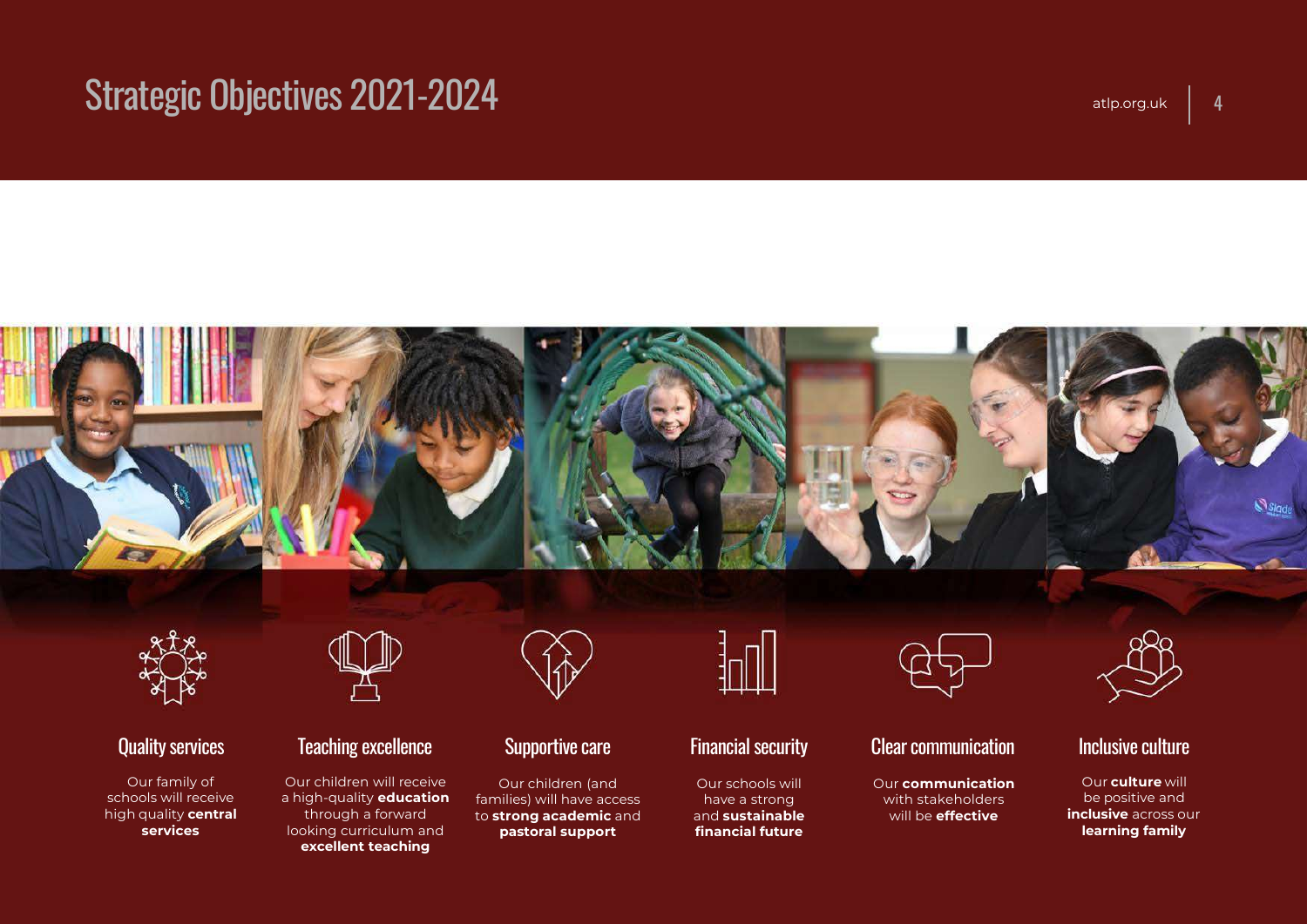# **Governance Structure Objectives**<br> **A strong local tier:**<br>
• Informed about their school and informing the<br>
Trust Board about local need.<br>
• Support for the school and the headteacher.

- 
- 
- account. • Informed about their school and informing the<br>Frust Board about local need.<br>• Support for the school and the headteacher.<br>• Avoidance of duplication in holding the school to<br>account.<br>• Reduction in bureaucracy.<br>• Commun From their school and informing the<br>Frust Board about local need.<br>For the school and the headteacher.<br>For the school and the headteacher.<br>For the school to<br>account.<br>Feduction in bureaucracy.<br>For the local communication wit
- 
- 
- 
- 

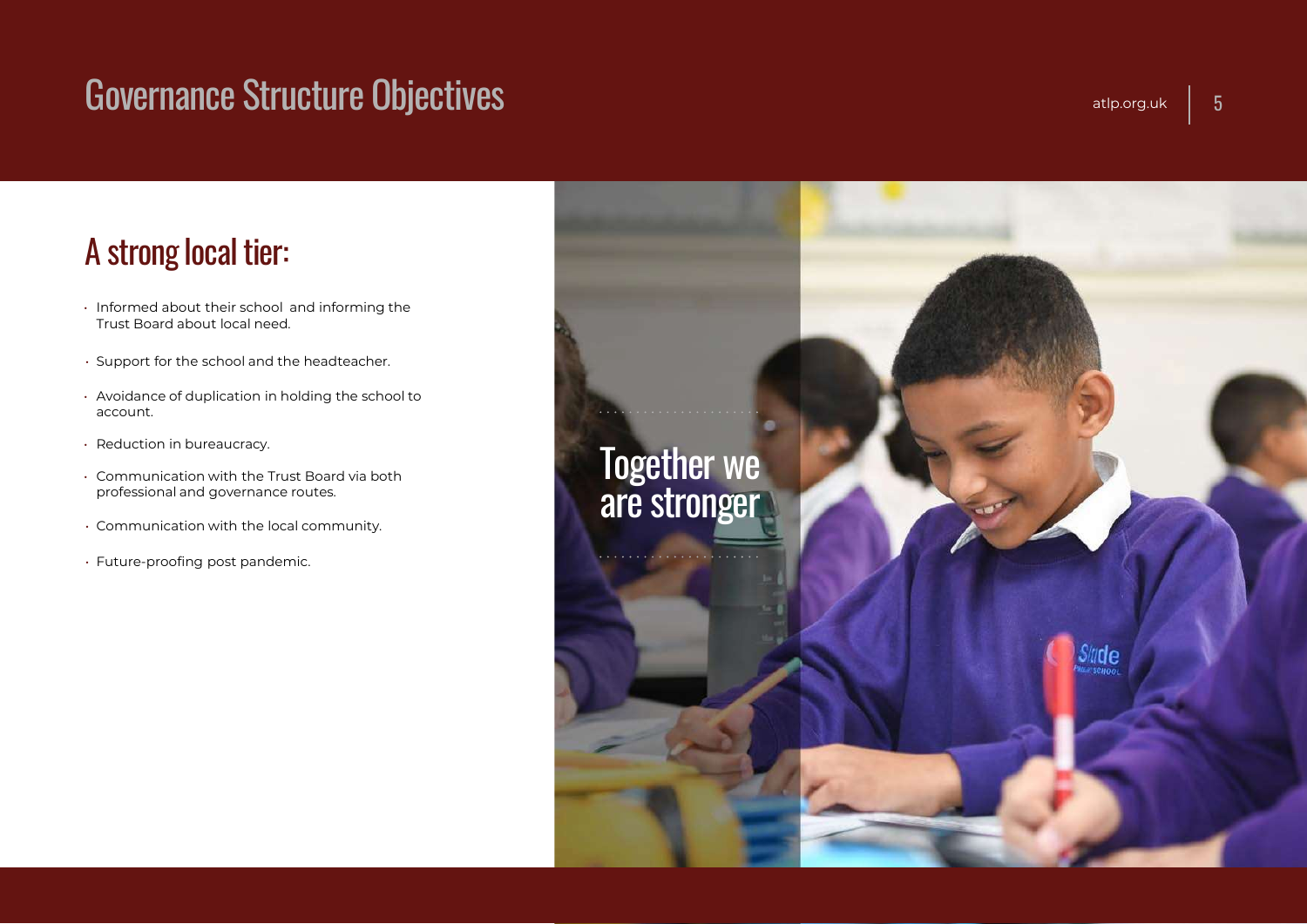# Governance & Consultation Network at the Consultation of the Consultation of the Consultation of the Consultation of the Consultation of the Consultation of the Consultation of the Consultation of the Consultation of the C

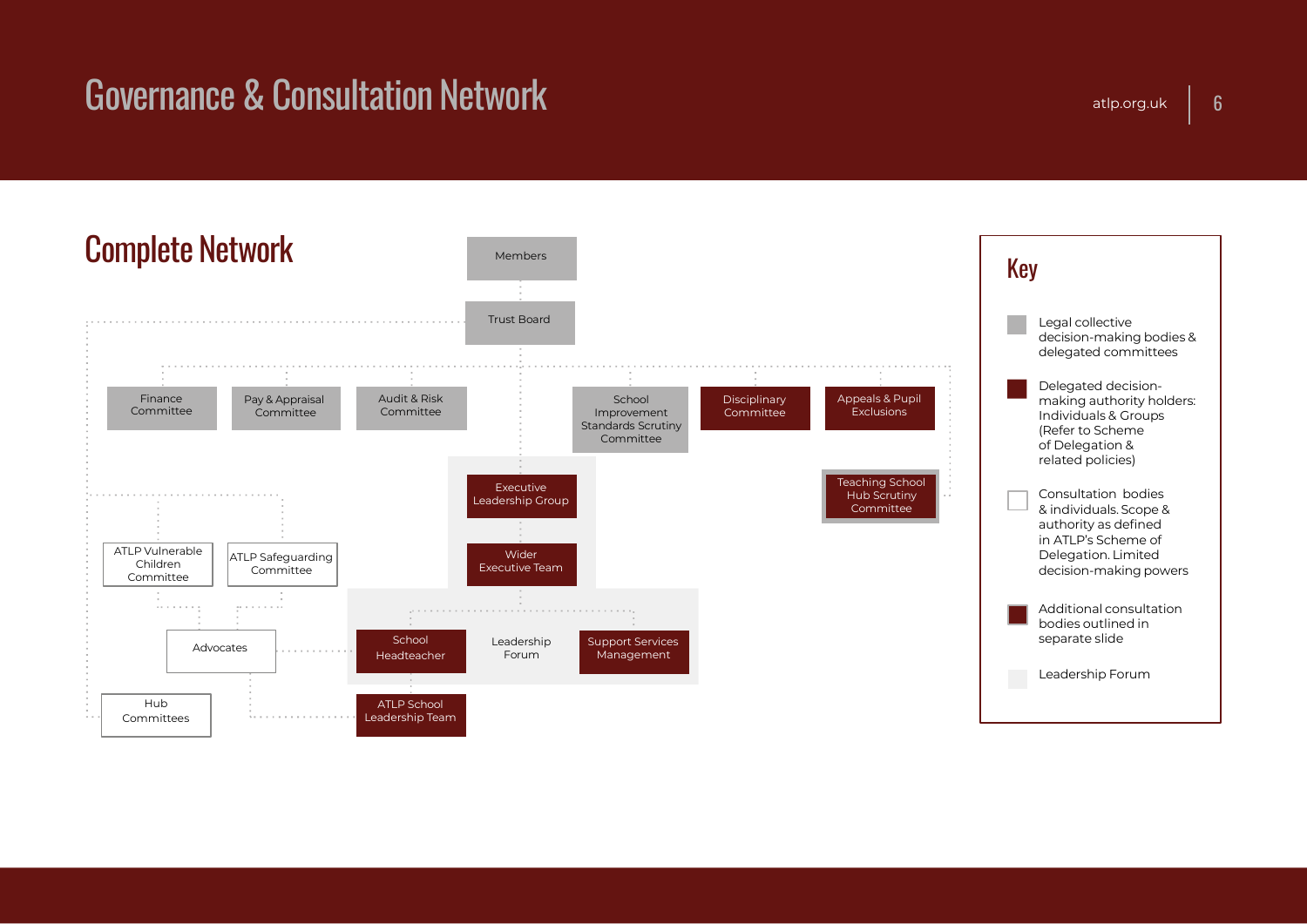# $\textbf{D}$ elegated Authority Framework at the contract of the contract of the contract of the contract of the contract of the contract of the contract of the contract of the contract of the contract of the contract of the c

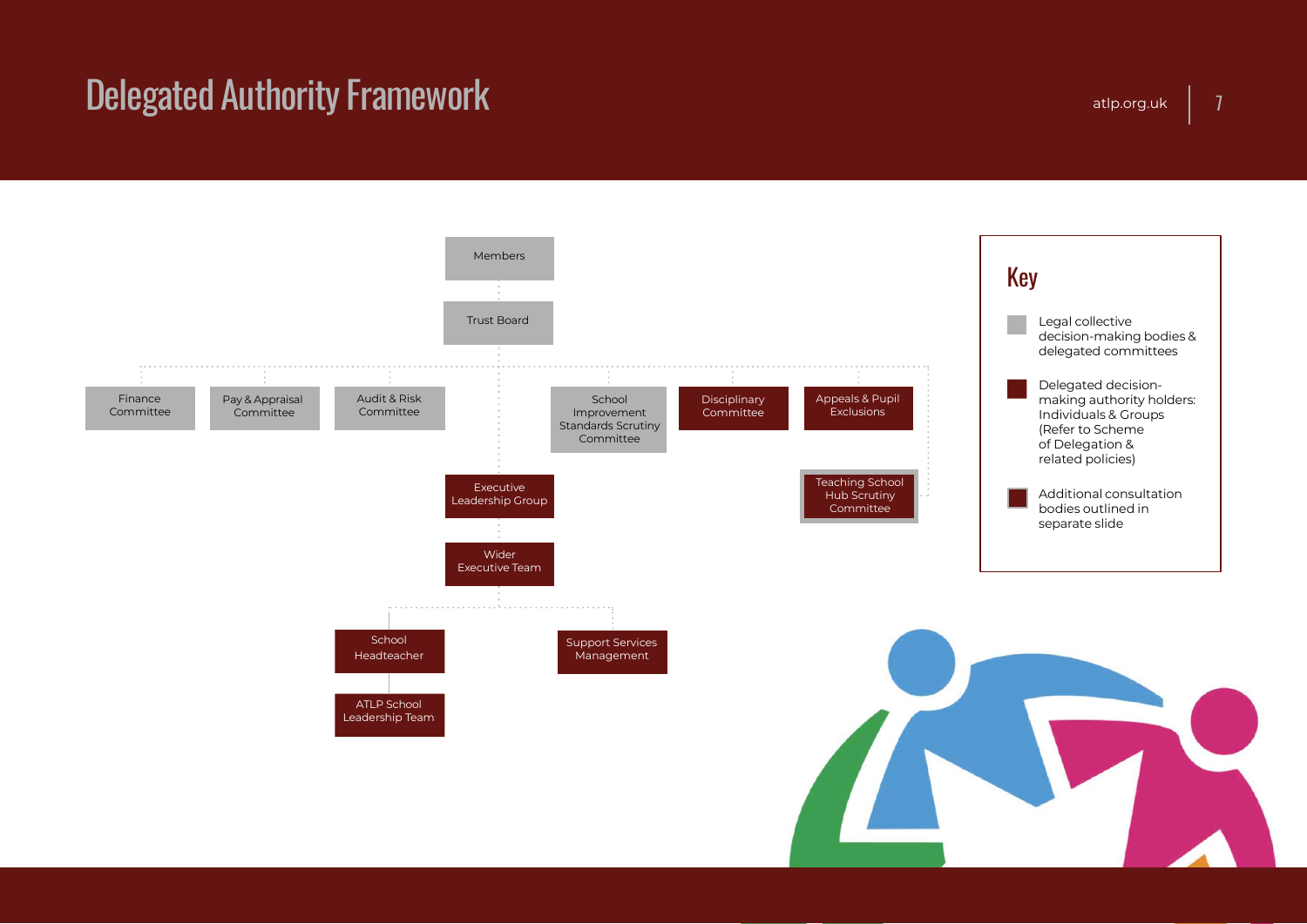# Advocate Consultation Network at the consultation of the consultation of the consultation of the consultation  $\mathsf{R}$



### Overview:

- The role of the traditional 'school governor' is adapted and replaced<br>with a new role: Advocate.
- **CONCRIMENT:**<br>
 The role of the traditional 'school<br>
governor' is adapted and replaced<br>
with a new role: Advocate.<br>
 4 categories of Advocates will service<br>
each school within the Arthur Terry<br>
Learning Partnership, each each school within the Arthur Terry Learning Partnership, each with a clearly defined responsibility and remit.
- The streamlined roles will help ATLP enhance the strategic priorities of each school in conjunction with a<br>continued focus on cohesion across with a new role: Advocate.<br>
4 categories of Advocates will service<br>
each school within the Arthur Terry<br>
Learning Partnership, each with a<br>
clearly defined responsibility and<br>
remit.<br>
The streamlined roles will help ATLP<br> the family of schools to deliver the 4 categories of Advocates will service<br>each school within the Arthur Terry<br>Learning Partnership, each with a<br>clearly defined responsibility and<br>remit.<br>The streamlined roles will help ATLP<br>enhance the strategic priorities o

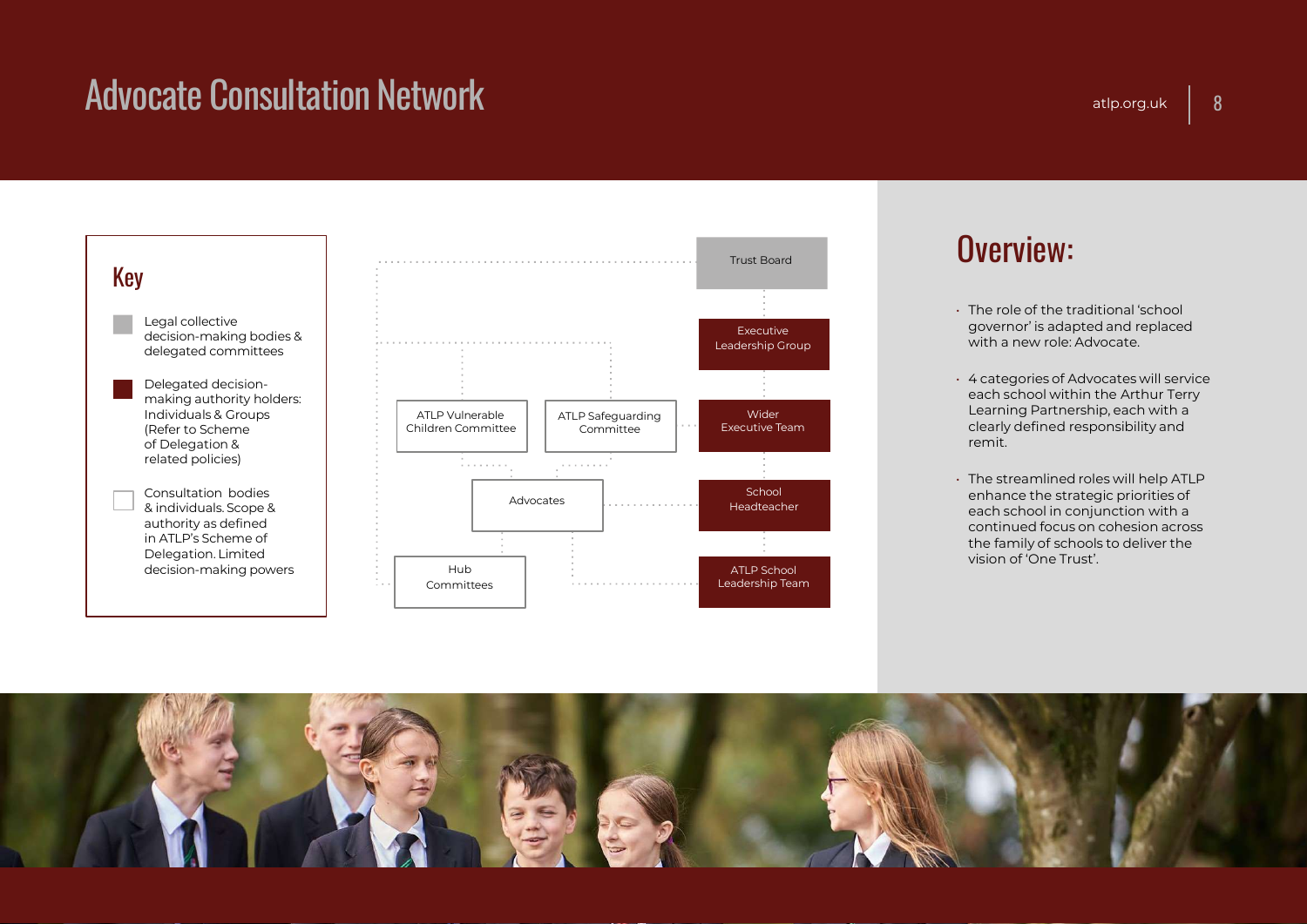# $\textbf{Government} \leftarrow \textbf{Server} \cup \textbf{Server} \cup \textbf{Server} \cup \textbf{Server} \cup \textbf{Server} \cup \textbf{Server} \cup \textbf{Server} \cup \textbf{Server} \cup \textbf{Server} \cup \textbf{Server} \cup \textbf{Server} \cup \textbf{Server} \cup \textbf{Server} \cup \textbf{Server} \cup \textbf{Server} \cup \textbf{Server} \cup \textbf{Server} \cup \textbf{Server} \cup \textbf{Server} \cup \textbf{Server} \cup \textbf{Server} \cup \textbf{Server} \cup \textbf{Server} \cup \textbf{Server} \cup \textbf{Server} \cup \textbf{Server} \cup \textbf$



### Overview:

- experience of the Magnetic Product of the Magnetic Product of the Teaching School Hub for North Birmingham<br>in February 2021. Teaching School Hub for North Birmingham **in February 2021.**<br>
• Arthur Terry was designated as the<br>
Teaching School Hub for North Birmingham<br>
in February 2021.<br>
• The Teaching Hub Scrutiny Committee is<br>
responsible for: **Property:**<br>
Arthur Terry was designated as the<br>
Teaching School Hub for North Birmingham<br>
in February 2021.<br>
The Teaching Hub Scrutiny Committee is<br>
responsible for:<br>
• Holding the Teaching School<br>
Hub team to account for
- 
- Hub team to account for the performance of the TSH against the Department for Education Key Performance Indicators and<br>Delivery Plan. ng School Hub for North Birmingham<br>
"uary 2021.<br>
• Aching Hub Scrutiny Committee is<br>
sible for:<br>
• Holding the Teaching School<br>
Hub team to account for the<br>
performance of the TSH against<br>
the Department for Education<br>
Key responsible for:<br>
• Holding the Teaching School<br>
• Hub team to account for the<br>
performance of the TSH against<br>
the Department for Education<br>
• Key Performance Indicators and<br>
Delivery Plan.<br>
• Overseeing the financial<br>
pe Hub team to account for the<br>performance of the TSH against<br>the Department for Education<br>Key Performance Indicators and<br>Delivery Plan.<br>• Overseeing the financial<br>performance of the TSH and<br>ensure its money is well spent.<br>Th
	- performance of the TSH and
- 

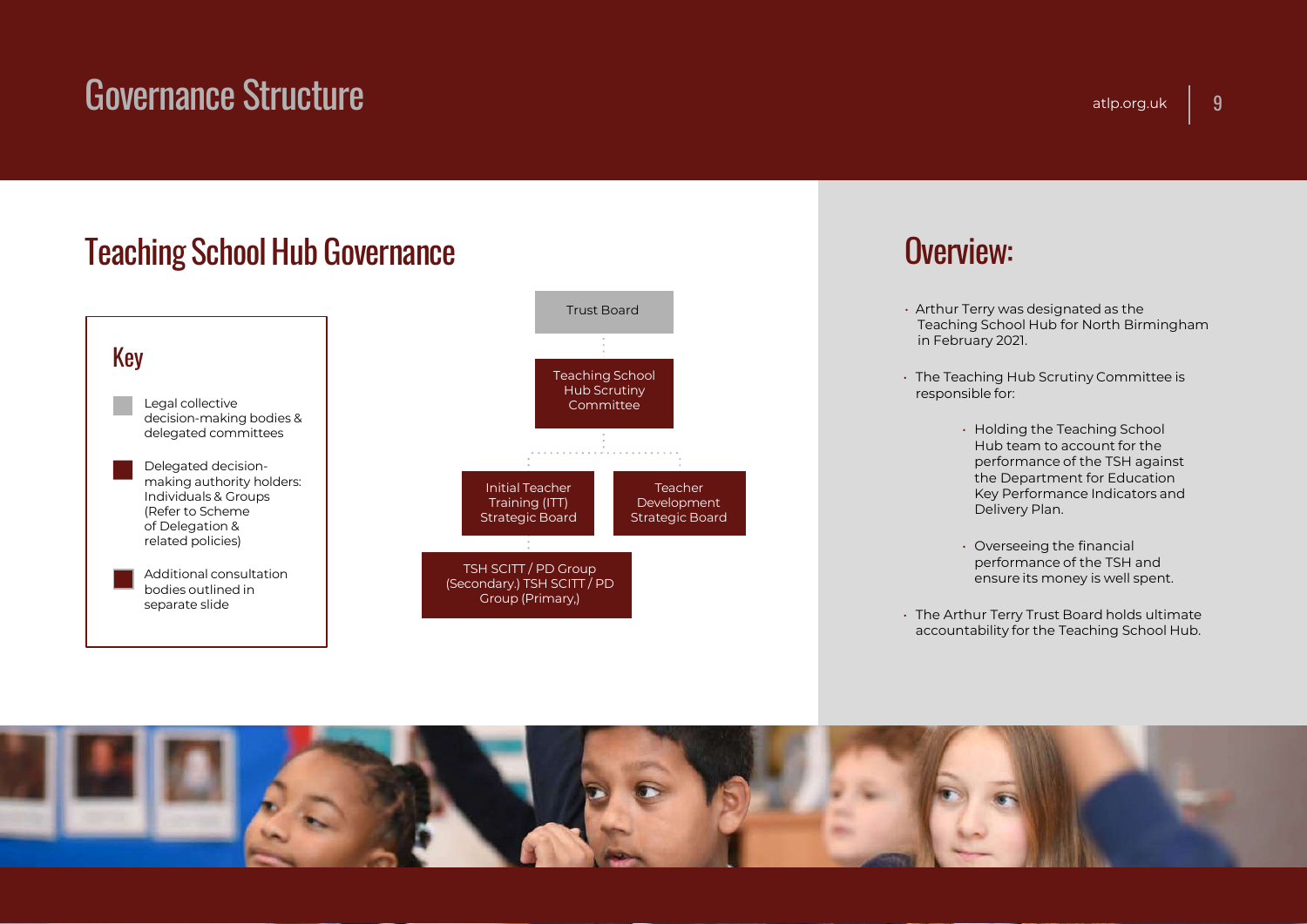# Governance Roles at the control of the control of the control of the control of the control of the control of the control of the control of the control of the control of the control of the control of the control of the con

| $u_{\rm up,01}$ given<br><b>U</b>                                                                                                                                                                                                                                                                                                                                                                                                                                 |                                                                                                                                                                                                                                                                                                                                                                                                                                                                                                         |                                                                                                                                                                                                                                                                                                                                                                                                                                                                                               |                                                                                                                                                                                                                                                                                                                                                                                                                                                                                          |                                                                                                                                                                                                                                                                                                                                                                                                                                                                                                                                                                                                                                                                                                        |
|-------------------------------------------------------------------------------------------------------------------------------------------------------------------------------------------------------------------------------------------------------------------------------------------------------------------------------------------------------------------------------------------------------------------------------------------------------------------|---------------------------------------------------------------------------------------------------------------------------------------------------------------------------------------------------------------------------------------------------------------------------------------------------------------------------------------------------------------------------------------------------------------------------------------------------------------------------------------------------------|-----------------------------------------------------------------------------------------------------------------------------------------------------------------------------------------------------------------------------------------------------------------------------------------------------------------------------------------------------------------------------------------------------------------------------------------------------------------------------------------------|------------------------------------------------------------------------------------------------------------------------------------------------------------------------------------------------------------------------------------------------------------------------------------------------------------------------------------------------------------------------------------------------------------------------------------------------------------------------------------------|--------------------------------------------------------------------------------------------------------------------------------------------------------------------------------------------------------------------------------------------------------------------------------------------------------------------------------------------------------------------------------------------------------------------------------------------------------------------------------------------------------------------------------------------------------------------------------------------------------------------------------------------------------------------------------------------------------|
| <b>Members</b>                                                                                                                                                                                                                                                                                                                                                                                                                                                    | <b>Trust</b><br><b>Board</b>                                                                                                                                                                                                                                                                                                                                                                                                                                                                            | <b>Committees</b><br>of the Board                                                                                                                                                                                                                                                                                                                                                                                                                                                             | <b>Advocate</b><br><b>Committees</b>                                                                                                                                                                                                                                                                                                                                                                                                                                                     | <b>Advocates</b>                                                                                                                                                                                                                                                                                                                                                                                                                                                                                                                                                                                                                                                                                       |
| Overall nominal<br>$\mathbf{L}$<br>responsibility for the<br>Trust, but functions<br>are exercised<br>through the<br>Trust Board.<br>2.<br>Main powers & duties<br>of Members are to:<br>· Appoint & remove<br>Trustees.<br>$\cdot$ Maintain the<br>membership &<br>appoint members.<br>$\cdot$ Approve any<br>proposed changes<br>to the Articles of<br>Association.<br>$\cdot$ Receive the<br>annual accounts<br>of the Trust.<br>· Appoint<br>the<br>auditors. | Company Directors of<br>the Trust with collective<br>legal & regulatory<br>accountability.<br>$\overline{2}$<br>Trustees are selected<br>based on their skills.<br>knowledge and<br>experience.<br>$\overline{3}$<br>Responsible for:<br>· Ensuring clarity<br>of vision, ethos &<br>strategic direction.<br>$\cdot$ Managing<br>educational<br>performance of<br>the academies<br>and their pupils<br>and performance<br>management<br>of staff.<br>• Overseeing the Trust's<br>financial performance. | The Committees<br>$\mathbf{L}$<br>are required to<br>scrutinise and offer<br>recommendations for<br>the full Board. They<br>hold limited delegated<br>decision-making<br>authority. All decisions<br>taken must be reported<br>back at following Trust<br>Board meetings.<br>· Finance Committee<br>· Audit Committee<br>$\cdot$ School<br>Improvement<br>Standards Scrutiny<br>Committee<br>· Pay & Appraisal<br>Committee<br>· Disciplinary Committee<br>· Appeals &<br>Pupil<br>Exclusions | Chaired by Trustees.<br>1.<br>2.<br>Members are Advocate<br>representatives from<br>multiple schools.<br>$\overline{3}$ .<br>The purpose of the<br>Committees: to share &<br>disseminate best practice<br>across the Trust, and<br>facilitate communication<br>between the Board and<br>local levels.<br>Advocate Committees<br>4 <sup>1</sup><br>hold no delegated<br>decision-making<br>authority.<br>Hub Committee<br>Safeguarding<br>Committee<br>Looked after<br>Children Committee | Specific skillsets required for<br>specific advocate roles, who will<br>operate in an advisory capacity to<br>local school and ATLP Trust as a<br>whole.<br>Advocates will receive regular<br>$\overline{2}$ .<br>reports from the external School<br>Improvement Partner.<br>$\overline{3}$<br>Advocates will work with peer<br>advocates for the local school,<br>and for the Trust through<br>respective Hub committees.<br>At least 2 advocates representing<br>4 <sup>1</sup><br>each school must be ATLP<br>parents. Note: Advocates may<br>represent multiple schools in the<br>below roles:<br>Support & Challenge<br>Safeguarding<br>Vulnerable Children<br>Community<br>$\ddot{\phantom{0}}$ |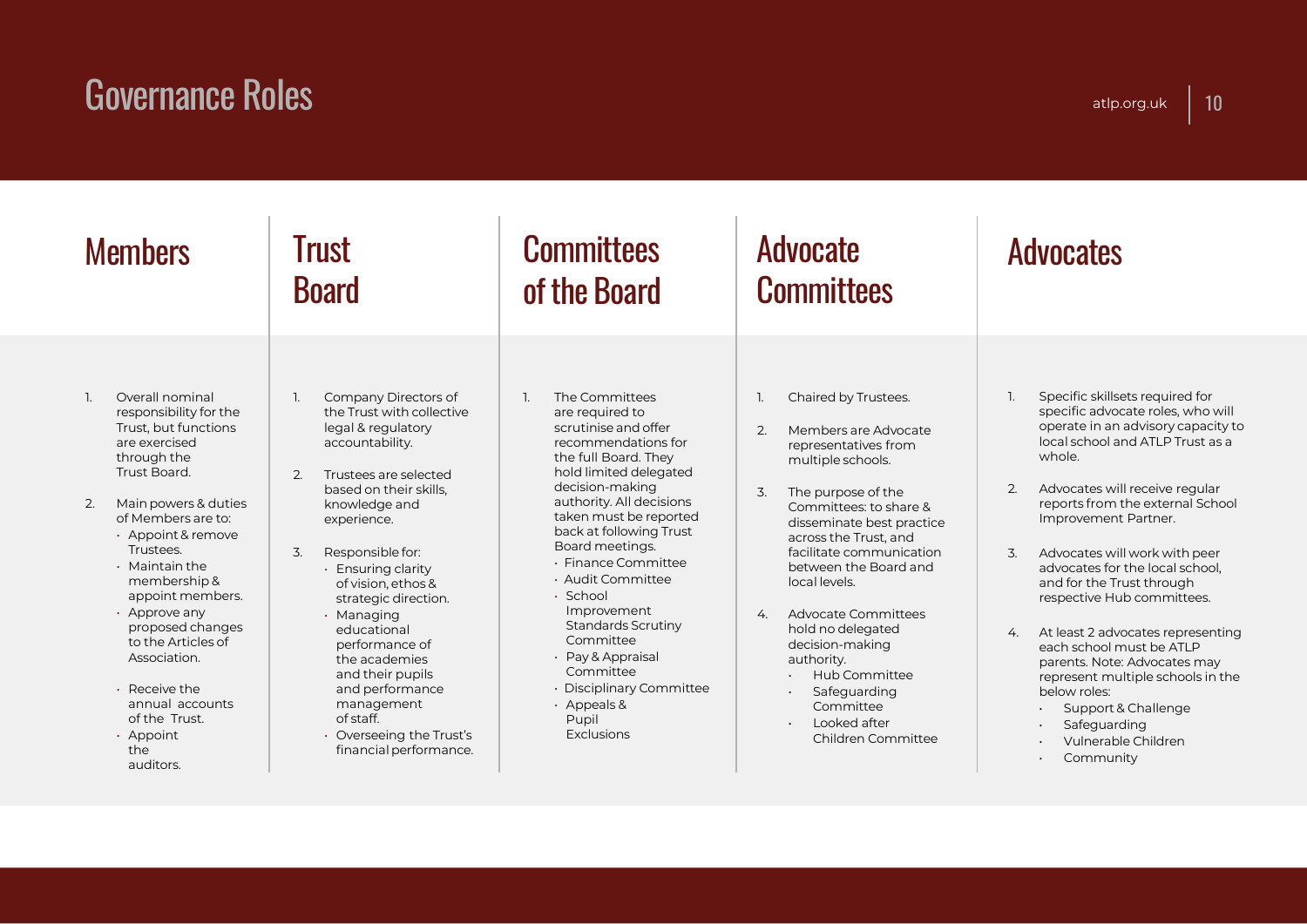### **The Role of an Advocate**<br>• Involved in decision-making process<br>• Understanding<br>• Understanding<br>• Communicating **The Role of an Advoca**<br>• Involved in decision-making proces<br>• Consulting<br>• Understanding<br>• Communicating<br>• Challenging **The Role of an Advocater**<br>• Involved in decision-making process<br>• Consulting<br>• Understanding<br>• Challenging<br>• Challenging<br>• Supporting **The Role of an Advocate**<br>• Involved in decision-making process<br>• Consulting<br>• Understanding<br>• Challenging<br>• Supporting<br>• Supporting<br>• Ensuring individual rights are respected The Role of an Advocation<br>- Involved in decision-making proces<br>- Consulting<br>- Understanding<br>- Challenging<br>- Supporting<br>- Ensuring individual rights are respe The Role of an Advocal<br>
• Involved in decision-making proces<br>
• Consulting<br>
• Communicating<br>
• Challenging<br>
• Supporting<br>• Ensuring individual rights are respe The Role of an Advocate<br>
• Involved in decision-making process<br>
• Consulting<br>
• Understanding<br>
• Communicating<br>
• Communicating<br>
• Supporting<br>
• Supporting<br>
• Ensuring individual rights are respected<br>
• Ensuring individual The Role of an Advocate

- 
- 
- 
- 
- 
- 
-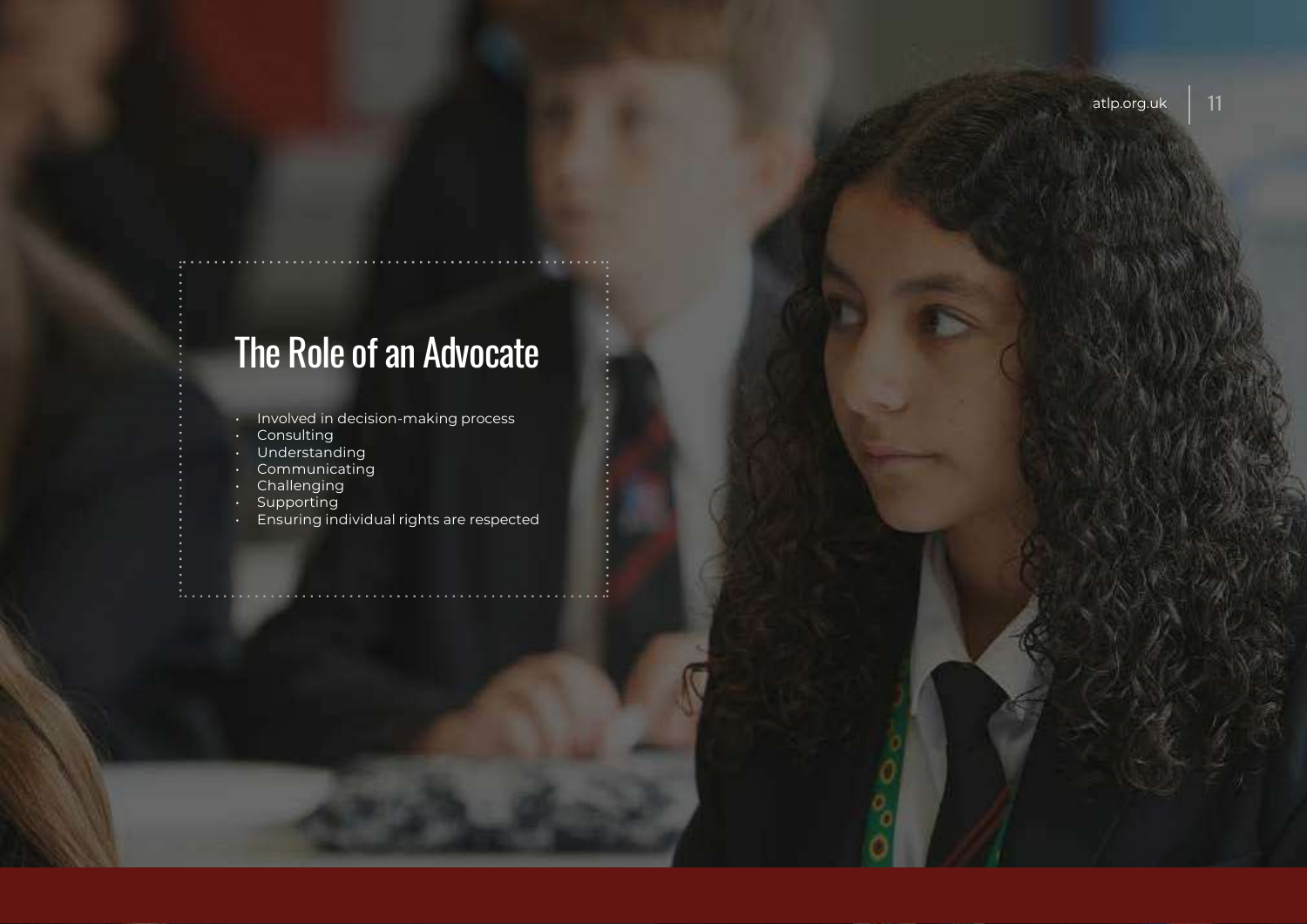# Advocate - Support & Challenge atlantic atlantic atlantic atlantic atlantic atlantic atlantic atlantic atlantic<br>Advocate - Support & Challenge atlantic atlantic atlantic atlantic atlantic atlantic atlantic atlantic atlanti

### Key Objectives: **FREM PRESS CONSECTIVES:**<br>• To support headteachers to be great leaders.<br>• To monitor the impact of Trust practice at and recal level:<br>• Puild a procal level: **EXEL SERV ANDISE CRIMES:**<br>
• To support headteachers to be great leaders.<br>
• Champion ATLP vision & culture within<br>
• Champion ATLP vision & culture within<br>
• Champion ATLP vision & culture within<br>
• Review school progres

- 
- 
- 
- 
- the school.<br>
 To support headteachers to be great leaders.<br>
 To monitor the impact of Trust practice at<br>
local level:<br>
 Champion ATLP vision & culture within<br>
the school.<br>
 Review school progress & strategic priorities
- Fo support headteachers to be great leaders.<br>
Formonitor the impact of Trust practice at<br>
local level:<br>
 Champion ATLP vision & culture within<br>
the school.<br>
 Review school progress & strategic priorities.<br>
 Ensure the To monitor the impact of Trust practice at<br>
ocal level:<br>
Champion ATLP vision & culture within<br>
the school.<br>
Peview school progress & strategic priorities.<br>
Ensure the school is putting the children at<br>
the heart of everyt local level:<br>
• Champion ATLP vision & culture within<br>
the school.<br>
• Review school progress & strategic priorities.<br>
• Ensure the school is putting the children at<br>
the heart of everything they do.<br>
• To monitor the imple
- parents with raising issues or concerns with Frustrangleright or school is putting the children at<br>
the heart of everything they do.<br>
To monitor the implementation of<br>
"One Trust" with equality of opportunity<br>
across Hub Schools.<br>
To act as a first point of contact f
- Advocates to raise matters with headteachers or Trust Board if there are unresolvable concerns.

## **Duties &<br>Duties &<br>Responsibilities:** Responsibilities: **additional flexible/informal meetings as needed.**<br>
• Meet with the headteacher at least twice every term with<br>
• Build a professional relationship with the headteacher;<br>
• Build a professional relationship with the headte

- Meet with the headteacher at least twice every term with
- Offer support & challenge, act as a sounding board and **Person and Atesponsibilities:**<br> **Support both their meadteacher at least twice every term with**<br>
Atesponsible informal meetings as needed.<br>
• Build a professional relationship with the headteacher;<br>
Offer support & challe **SUPURIMITIES:**<br>
• Meet with the headteacher at least twice every term with<br>
• Suild a professional relationship with the headteacher;<br>
• Celationship building and continued learning.<br>
• Persupport both their wellbeing and to articulate the school's strengths and contribute to<br>
Articipate in Hub Committee meetings and continued learning.<br>
The ability to committee meetings and contribute to<br>
Articipate in the headteacher's performance review Follow a professional relationship with the headteacher;<br>
Offer support & challenge, act as a sounding board and<br>
support both their wellbeing and continued learning.<br>
Farticipate in the headteacher's performance review
- 
- 
- support CPD.<br>
 Have an understanding of the school and trust and be able<br>
to articulate the school's strengths and next steps to peers.<br>
 Participate in Hub Committee meetings and contribute to<br>
verbal reporting.<br>
 Shar
- headteacher.
- 
- 

### atlp.org.uk | 12<br>Personal Skills<br>and Attributes: **Personal Skills<br>and Attributes:**<br>• Verbal communication skills<br>• Relationship building skills **Personal Skills<br>and Attributes:**<br>• Verbal communication skills<br>• Relationship building skills<br>• Emotionally intelligent **Personal Skills<br>and Attributes:**<br>• Verbal communication skills<br>• Relationship building skills<br>• Emotionally intelligent<br>• Collaborative **and Attributes:**<br>• Verbal communication skills<br>• Relationship building skills<br>• Emotionally intelligent<br>• Collaborative<br>• The ability to commit<br>• The ability to see the big picture

- 
- 
- 
- Collaborative
- 
- 
- Verbal communication skills<br>• Relationship building skills<br>• Emotionally intelligent<br>• Collaborative<br>• The ability to see the big picture<br>• The ability to observe<br>• Che ability to observe<br>• Confidentiality • Verbal communication skills<br>• Relationship building skills<br>• Emotionally intelligent<br>• Collaborative<br>• The ability to commit<br>• The ability to observe<br>• The ability to observe<br>• Confidentiality<br>• Equality-oriented. confidentiality
- Equality-oriented.

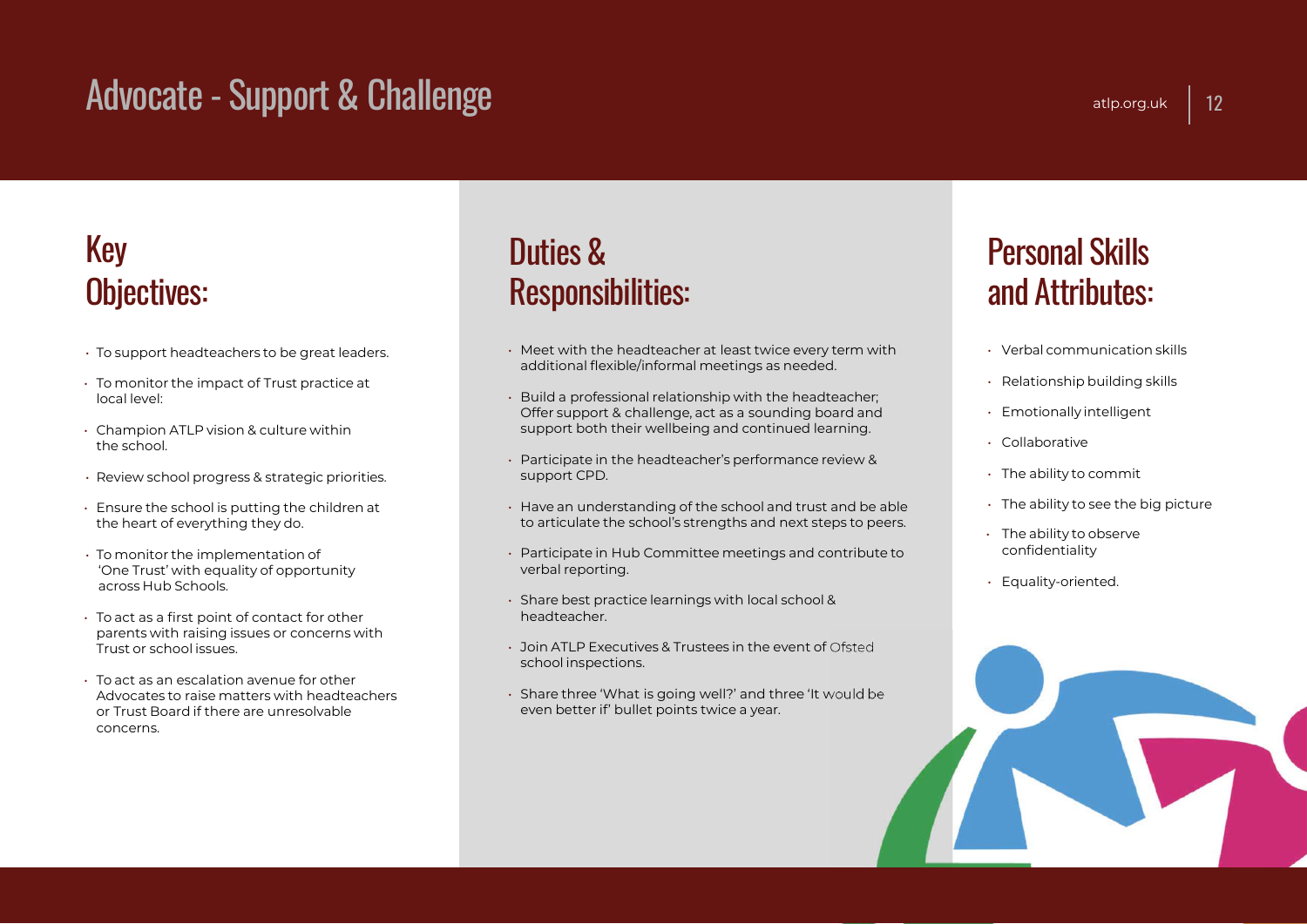# Advocate - Safeguarding atlantic atlantic atlantic atlantic atlantic atlantic atlantic atlantic atlantic atlantic atlantic atlantic atlantic atlantic atlantic atlantic atlantic atlantic atlantic atlantic atlantic atlantic

### Key Objectives:

- Work with one school, or across a group of **ey**<br>**Schools to build an effective relationship and**<br>schools to build an effective relationship and<br>support the school/s local DSL.<br>Understand the school/s safeguarding Support the school, or across a group of<br>schools to build an effective relationship and<br>support the school/s local DSL.<br>• Understand the school/s safeguarding<br>strengths and areas for development. **Strengths and areas for development areas for development of schools to build an effective relationship and support the school/s local DSL.**<br>• Understand the school/s safeguarding strengths and areas for development.<br>• Un WORTHANDISTRY WORKING WITHOUT WAS A SUMPTON SCHOOLS to build an effective relationship and support the school/s local DSL.<br>
• Understand the school/s safeguarding strengths and areas for development.<br>
• Understand how the
- 
- 
- school curriculum & how pupils are taught abools to build an effective relationship and<br>schools to build an effective relationship and<br>support the school/s local DSL.<br>Understand the school/s safeguarding<br>strengths and areas for development.<br>Understand how the cult
- safeguarding issues in the local area to ensure ATLP's intelligence is robust with identifying strengths and areas for development.<br>• Understand how the culture of safeguarding is<br>working within the school.<br>• Understand how safeguarding is built into the<br>school curriculum & how pupils are taught<br>about staying safe ( Vorking within the school.<br>
Understand how safeguarding is built into the<br>
school curriculum & how pupils are taught<br>
about staying safe (including online safety).<br>
Contribute what they know about broader<br>
safeguarding iss
- 

## **Duties &<br>Duties &<br>Responsibilities:** Responsibilities:

- Undertake specific safeguarding training & development arranged by ATLP.
- Undertake monitoring visits with the school/s local DSL to learn about the school context & how this influences the approach to safeguarding.
- Liaise with the DSL termly, with additional engagement as required to discuss any safeguarding incidents, suitability of policies & procedures, and consider if any amendments are required.
- Meet termly with other safeguarding advocates & the Trust's safeguarding lead through the Academy Safeguarding Committee's to discuss ongoing work, identify themes & review the effectiveness of safeguarding across the Trust.
- Contribute to the termly Safeguarding Report shared with the Board.
- Provide strong quality assurance for ATLP schools.
- Share three 'What is going well?' and three 'It would be even better if' bullet points twice a year.

### atlp.org.uk | 13<br>
Personal Skills<br>
and Attributes: **Personal Skills<br>and Attributes:**<br>• Verbal communication skills<br>• Relationship building skills **Personal Skills<br>and Attributes:**<br>• Verbal communication skills<br>• Relationship building skills<br>• Emotionally intelligent **Personal Skills<br>and Attributes:**<br>• Verbal communication skills<br>• Relationship building skills<br>• Emotionally intelligent<br>• Tenacious

- 
- 
- 
- Tenacious
- Collaborative
- Verbal communication skills<br>• Relationship building skills<br>• Emotionally intelligent<br>• Tenacious<br>• Collaborative<br>• Strong community relationship to<br>• school/s and/or local parent.<br>• The ability to commit School (Separation Skills<br>
School/s and/or local parents of the ability of the ability to community<br>
School/s and/or local parent.<br>
The ability to commit<br>
The ability to see the big picture<br>
School/s and/or local parent.
- 
- 
- Emotionally intelligent<br>• Tenacious<br>• Collaborative<br>• Strong community relationship to<br>• school/s and/or local parent.<br>• The ability to see the big picture<br>• The ability to look at and respond<br>• to all positions in  $\cdot$  The ability to look at and respond Tenacious<br>
Collaborative<br>
Strong community relationship to<br>
school/s and/or local parent.<br>
The ability to see the big picture<br>
The ability to look at and respond<br>
to all positions in<br>
an issue<br>
The ability to observe Collaborative<br>Strong community relationship to<br>school/s and/or local parent.<br>The ability to see the big picture<br>The ability to look at and respond<br>to all positions in<br>an issue<br>The ability to observe<br>confidentiality • Strong community relationship to<br>school/s and/or local parent.<br>• The ability to commit<br>• The ability to see the big picture<br>• The ability to look at and respond<br>to all positions in<br>• an issue<br>• The ability to observe<br>co
- confidentiality
- Equality-oriented.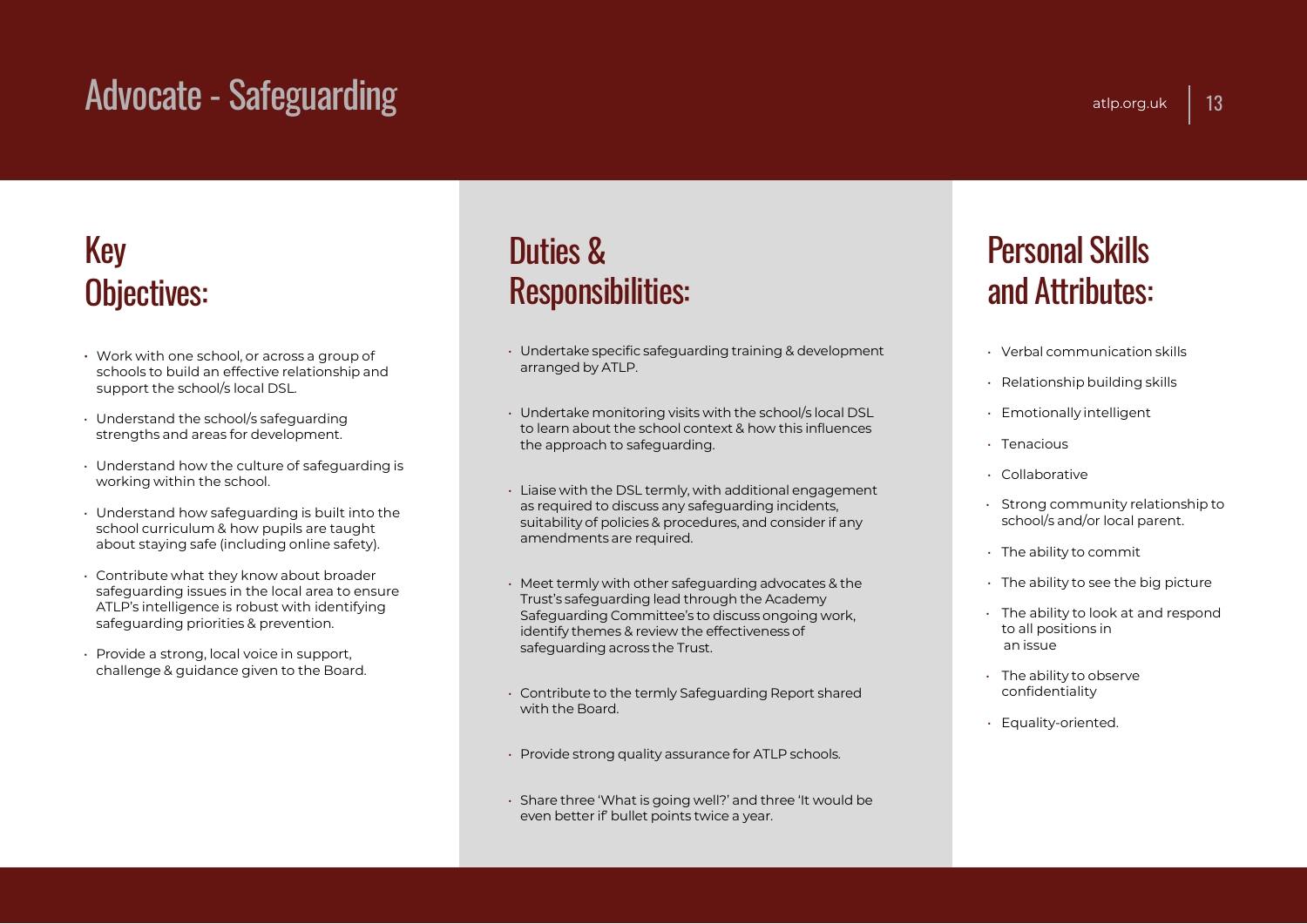# Advocate - Vulnerable Children atlantic atlantic atlantic atlantic atlantic atlantic atlantic atlantic atlantic<br>Advocate - Vulnerable Children atlantic atlantic atlantic atlantic atlantic atlantic atlantic atlantic atlanti

### Key Objectives:

- Work with one school, or across a group of schools to champion a focus on the effective support of SEND, LAC and disadvantaged **Children & Children & young people.**<br>
Children & young people.<br>
FRESPONSID: Work with one school, or across a group of<br>
support of SEND, LAC and disadvantaged<br>
onlidren & young people.<br>
- Develop an understanding of what
- learning are in the local context & feed back
- **CONTRIMERENT CONTRIGHTS:**<br>
Schools to champion a focus on the effective schools to champion a focus on the effective support of SEND, LAC and disadvantaged children & young people.<br>
 Contribute what they know about broad Work with one school, or across a group of<br>
schools to champion a focus on the effective<br>
support of SEND, LAC and disadvantaged<br>
children & young people.<br>
Develop an understanding of what barriers to<br>
learning are in the Work with one school, or across a group of<br>
schools to champion a focus on the effective<br>
support of SEND, LAC and disadvantaged<br>
children & young people.<br>
Develop an understanding of what barriers to<br>
learning are in the Work with one school, or across a group of<br>
support of SEND, LAC and disadvantaged in eradicating<br>
support of SEND, LAC and disadvantaged in eradicating<br>
children & young people.<br>
Develop an understanding of what barriers schools to champlon a focus on the effective<br>support of SEND, LAC and disadvantaged<br>children & young people.<br>• Develop an understanding of what barriers to<br>learning are in the local context & feed back<br>into governance deci Challenge & guidance given to the Board.<br>
Contribute what they know about broader<br>
contribute what they know about broader<br>
equality & diversity issues in the local area<br>
to ensure ATLP's intelligence is robust with<br>
ident
- 

## **Duties &<br>Duties &<br>Responsibilities:** Responsibilities:

- **Persona**<br> **Persona**<br> **Responsibilities:**<br>
Act as eyes and ears at a local level to monitor progress<br>
in eradicating the gap between disadvantaged & non-<br>
disadvantaged students.<br>
Relationshi **Outies &**<br> **Personal Sesponsibilities:**<br>
Act as eyes and ears at a local level to monitor progress<br>
in eradicating the gap between disadvantaged & non-<br>
disadvantaged students.<br>
Ensure continuation of proactive engagement **Duties &<br>
Responsibilities:**<br>• Act as eyes and ears at a local level to monitor progress<br>
in eradicating the gap between disadvantaged & non-<br>
• Ensure continuation of proactive engagement with<br>
parents and carers of vuln **Performally and Community Community Community Community Community Community Community Community Community Community Community Community Community Community Community Community Community Community Community Community Commu CHILDREN ATLP SCHOOLS TO SET ATLANT SCHOOLS TO SET AT ATLANT SCHOOLS AT ATLANT SCHOOLS TO BE A CHIRD SCHOOLS TO BE A CHIRD SCHOOLS TO BE A CHIRD SCHOOLS TO BE A CHIRD SCHOOLS TO BE A CHIRD SCHOOLS TO BE A CHIRD SCHOOLS OF** Fig. 2. Act as eyes and ears at a local level to monitor progress<br>in eradicating the gap between disadvantaged & non-<br>disadvantaged students.<br>Finsure continuation of proactive engagement with<br>parents and carers of vulnera
- 
- of the ambitions & objectives set out in ATLP's One Trust
- through the Academy Safeguarding Committee's to discuss ongoing work, identify themes and review the impact of the pupil premium strategy/LAC strategy First Continuation of proactive engagement with<br>parents and carers of vulnerable and disadvantaged<br>children at ATLP schools to break down barriers.<br>Triangulate evidence at a local level to monitor progress<br>of the ambition Friangulate evidence at a local level to monitor progress<br>
of the ambitions & objectives set out in ATLP's One Trust<br>
strong constant<br>
of school of state strategic plan.<br>
Accuse only the Academy Safeguarding Committee's to even better from the value of the ventral of the Academy Safeguarding Committee's to<br>through the Academy Safeguarding Committee's to<br>discuss ongoing work, identify themes and review the<br>impact of the pupil premium strategy
- 
- 

### atlp.org.uk | 14<br>
Personal Skills<br>
and Attributes: anglotgick<br> **Personal Skills<br>
and Attributes:**<br>
• Verbal communication skills<br>
• Relationship building skills **Personal Skills<br>and Attributes:**<br>• Verbal communication skills<br>• Relationship building skills<br>• Emotionally intelligent **Personal Skills<br>and Attributes:**<br>• Verbal communication skills<br>• Relationship building skills<br>• Emotionally intelligent<br>• Tenacious

- 
- 
- 
- Tenacious
- Collaborative
- Verbal communication skills<br>• Relationship building skills<br>• Emotionally intelligent<br>• Tenacious<br>• Collaborative<br>• Strong community relationship to<br>• school/s and/or local parent.<br>• The ability to commit School (State of School)<br>School (State paradions in the ability of the ability intelligent<br>School/s and/or local parent.<br>The ability to commit<br>The ability to see the big picture<br>The ability to see the big picture
- 
- 
- Emotionally intelligent<br>• Tenacious<br>• Collaborative<br>• Strong community relationship to<br>• school/s and/or local parent.<br>• The ability to see the big picture<br>• The ability to look at and respond<br>• to all positions in  $\cdot$  The ability to look at and respond Tenacious<br>
Collaborative<br>
Strong community relationship to<br>
school/s and/or local parent.<br>
The ability to commit<br>
The ability to look at and respond<br>
to all positions in<br>
an issue<br>
The ability to observe Collaborative<br>Strong community relationship to<br>school/s and/or local parent.<br>The ability to see the big picture<br>The ability to look at and respond<br>to all positions in<br>an issue<br>The ability to observe<br>confidentiality • Strong community relationship to<br>school/s and/or local parent.<br>• The ability to commit<br>• The ability to see the big picture<br>• The ability to look at and respond<br>to all positions in<br>• an issue<br>• The ability to observe<br>co
- confidentiality
- Equality-oriented.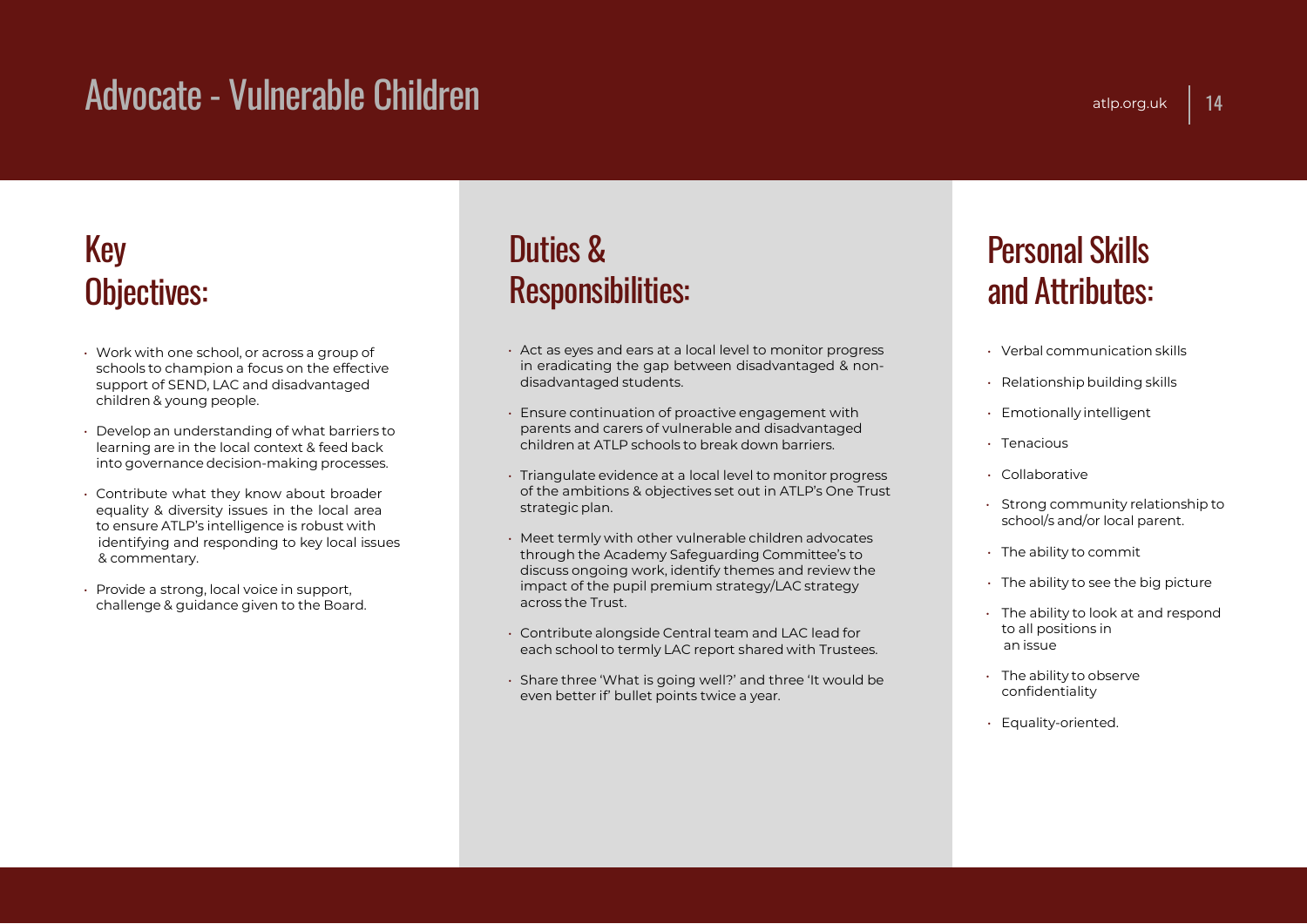# $\frac{1}{2}$  Advocate - Community at  $\frac{1}{2}$  at  $\frac{1}{2}$  at  $\frac{1}{2}$  at  $\frac{1}{2}$  at  $\frac{1}{2}$  at  $\frac{1}{2}$  at  $\frac{1}{2}$  at  $\frac{1}{2}$  at  $\frac{1}{2}$  at  $\frac{1}{2}$  at  $\frac{1}{2}$  at  $\frac{1}{2}$  at  $\frac{1}{2}$  at  $\frac{1}{2}$  at  $\frac{1$

### Key Objectives:

- **FRICH CONSTRESS**<br> **FORE CONSTRESS SECUTES:**<br>
For act as the local interface between<br>
trustees of the ATLP Trust, the school and its<br>
community. trustees of the ATLP Trust, the school and its community.
- To maximise local community perspective and stakeholder voices that are considered in strategic planning and decision-making processes. • To act as the local interface between<br>
trustees of the ATLP Trust, the school and its<br>
community.<br>
• To maximise local community perspective<br>
and stakeholder voices that are considered<br>
in strategic planning and decision • To act as the local interface between<br>trustees of the ATLP Trust, the school and its<br>community.<br>• To maximise local community perspective<br>and stakeholder voices that are considered<br>in strategic planning and decision-maki the local community perspective<br>
To maximise local community perspective<br>
and link A and link A<br>
and prog<br>
in strategic planning and decision-making<br>
processes.<br>
Promote the identity and 'One Trust' objective<br>
of ATLP with For maximise local community perspective<br>
and stakeholder voices that are considered<br>
in strategic planning and decision-making<br>
processes.<br>
• Promote the identity and 'One Trust' objective<br>
of ATLP with school stakeholder
- of ATLP with school stakeholders and the processes.<br>Promote the identity and 'One Trust' objective<br>of ATLP with school stakeholders and the<br>wider community.<br>Monitor the school's reputation within<br>the local community & alert ATLP of any<br>reputational concerns.<br>\*For
- 
- protects the Christian distinctiveness

### **Duties &<br>Duties &<br>Responsibilities:** Responsibilities: **Perso**<br> **Person Act as an independent point of contact for stakeholders.**<br>
• Act as an independent point of contact for stakeholders.<br>
• Assist ATLP to develop strong community partnerships<br>
• Relation and link ATLP and i

- 
- **and ink ATLP and its pupils to local school,**<br> **And its pupils to locat for stakeholders.**<br>
Assist ATLP to develop strong community partnerships<br>
and link ATLP and its pupils to local opportunities<br>
and programmes.<br>
Liais **Puties &<br>
Responsibilities:**<br>
• Act as an independent point of contact for stakeholders.<br>
• Assist ATLP to develop strong community partnerships<br>
and link ATLP and its pupils to local opportunities<br>
• Liaise with nominate
- and/or local support & challenge advocate at a minimum the a term with additional engagement as required.<br>
• Act as an independent point of contact for stakeholders.<br>
• Collate, ATLP to develop strong community partnerships<br>
and link ATLP and its pupils to local opportunities<br>
- 
- Fernanding of the school and trust and be able<br>
the school and the school and the school and trust and transfer and the school and programmes.<br>
 Liaise with nominated representative at the local school,<br>
 Collate, analys Assist ATLP to develop strong community partnerships<br>
and link ATLP and its pupils to local opportunities<br>
and programmes.<br>
Liaise with nominated representative at the local school,<br>
and/or local support & challenge advoca and link ATLP and its pupils to local opportunities<br>
• Liaise with nominated representative at the local school,<br>
and/or local support & challenge advocate at a minimum<br>
twice a term with additional engagement as required. verbal representative at the local school,<br>
and/or local support & challenge advocate at a minimum<br>
twice a term with additional engagement as required.<br>
• Collate, analyse and share parent, staff and community<br>
feedback f Collate, analyse and share parent, staff and community<br>feedback from various sources.<br>Have an understanding of the school and trust and be able<br>to articulate the school's strengths and next<br>steps to peers.<br>Participate in H
- 
- 

### atlp.org.uk | 15<br>Personal Skills<br>and Attributes: Explores.com<br> **Personal Skills<br>
and Attributes:**<br>
Perbal & written **Personal Skills<br>nd Attributes:**<br>Verbal & written<br>communication skills<br>Relationship building skills **Personal Skills<br>and Attributes:**<br>• Verbal & written<br>• Relationship building skills<br>• Emotionally intelligent **Personal Skills<br>
and Attributes:**<br>
• Verbal & written<br>
• Relationship building skills<br>
• Emotionally intelligent<br>
• Awareness of local community<br>
interests & objectives **and Attributes:**<br>
• Verbal & written<br>
• Relationship building skills<br>
• Emotionally intelligent<br>
• Awareness of local community<br>
interests & objectives<br>
• Collaborative

- 
- 
- 
- **INTRIBUTES:**<br>
Verbal & written<br>
communication skills<br>
Relationship building skills<br>
Emotionally intelligent<br>
Awareness of local community<br>
interests & objectives<br>
Collaborative • Verbal & written<br>
• Relationship building skills<br>
• Emotionally intelligent<br>
• Awareness of local community<br>
interests & objectives<br>
• Collaborative<br>
• The ability to commit<br>
• The ability to observe<br>
• confidentiality • Relationship building skills<br>• Emotionally intelligent<br>• Awareness of local community<br>interests & objectives<br>• Collaborative<br>• The ability to commit<br>• The ability to observe<br>confidentiality<br>• Equality-oriented
- Collaborative
- 
- confidentiality
- Equality-oriented
- Awareness of local community<br>
interests & objectives<br>
 Collaborative<br>
 The ability to commit<br>
 The ability to observe<br>
confidentiality<br>
 Equality-oriented<br>
 \*Diocesan-schools only:<br>
Member of the church/diocese.<br>
Ap interests & objectives<br>Collaborative<br>The ability to commit<br>The ability to observe<br>confidentiality<br>Equality-oriented<br>\*Diocesan-schools only:<br>Member of the church/diocese.<br>Appointment to be approved by<br>the Diocesan Corporate Appointment to be approved by Collaborative<br>The ability to commit<br>The ability to observe<br>confidentiality<br>Equality-oriented<br>\*Diocesan-schools\_only:<br>Member of the church/diocese.<br>Appointment to be approved by<br>the Diocesan Corporate Member